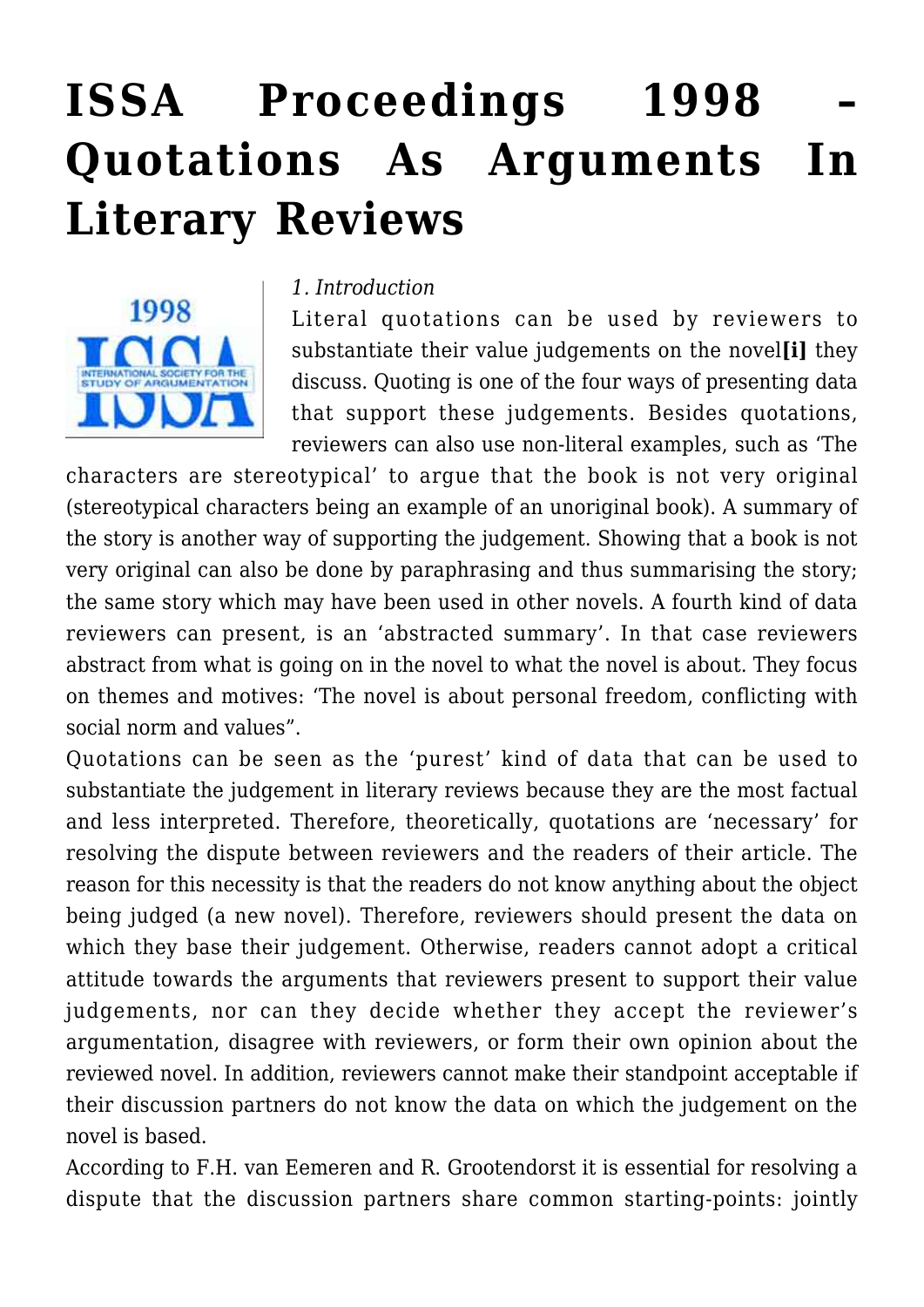accepted propositions or propositions which can be made acceptable by testing them, for example by consulting an encyclopedia or a dictionary. Without these common starting-points it will not be possible to decide when the antagonist is obliged to accept the argumentation of the protagonist, and thus the protagonist will not be able to defend her/his standpoint successfully and the dispute cannot be resolved.

"If applying this procedure (intersubjective identification procedure or intersubjective testing procedure, TU) produces a positive result, the antagonist is obliged to accept the propositional content of the illocutionary act complex argumentation performed by the protagonist. If on the other hand it produces a negative result, then the protagonist is obliged to retract his illocutionary act complex" (Van Eemeren & Grootendorst, 1984: 165-168).

Quotations can also be used purely informative, and interpretative. For example, a reviewer may quote a passage to give the reader an impression of the style of the book. Informative quotations characterise of the book without judging it. Quotations can also be used to support an interpretation. In that case a quotation is an argument that substantiates a claim about a characteristic which does not clearly appear from the novel, without judging it. Interpretative quotations are presented to show that the interpretation is correct, that it is allowed to characterise the (aspect or part of the) book in this way.

In this paper I restrict myself to data supporting a judgement on the novel, which are essential for resolving the dispute between reviewer and reader. Therefore, I shall focus on argumentative quotations. Argumentation by quotations is a form of argumentation by example (Perelman & Olbrechts-Tyteca, 1969: 352). However, in contrast to the descriptions and definitions of argumentation by example in most theoretical overviews of argumentation types, argumentation by quotation is not a form of inductive reasoning, in which the example is one of the many observations that leads to a certain standpoint.

Hastings, Schellens, Kienpointner, Kelley and Reinard typify argumentation by example as inductive argumentation. I do not think that argumentation by example necessarily has to be inductive. An example can be used as an argument to answer implicit questions such as 'What makes you think that?', 'What have you got to go on?' and 'Could you give an example?'

The value judgements in literary reviews are not based on several examples from the reviewed book. Reviewers make up their minds about the book while reading, or sometimes even while writing the review. The general claims are not based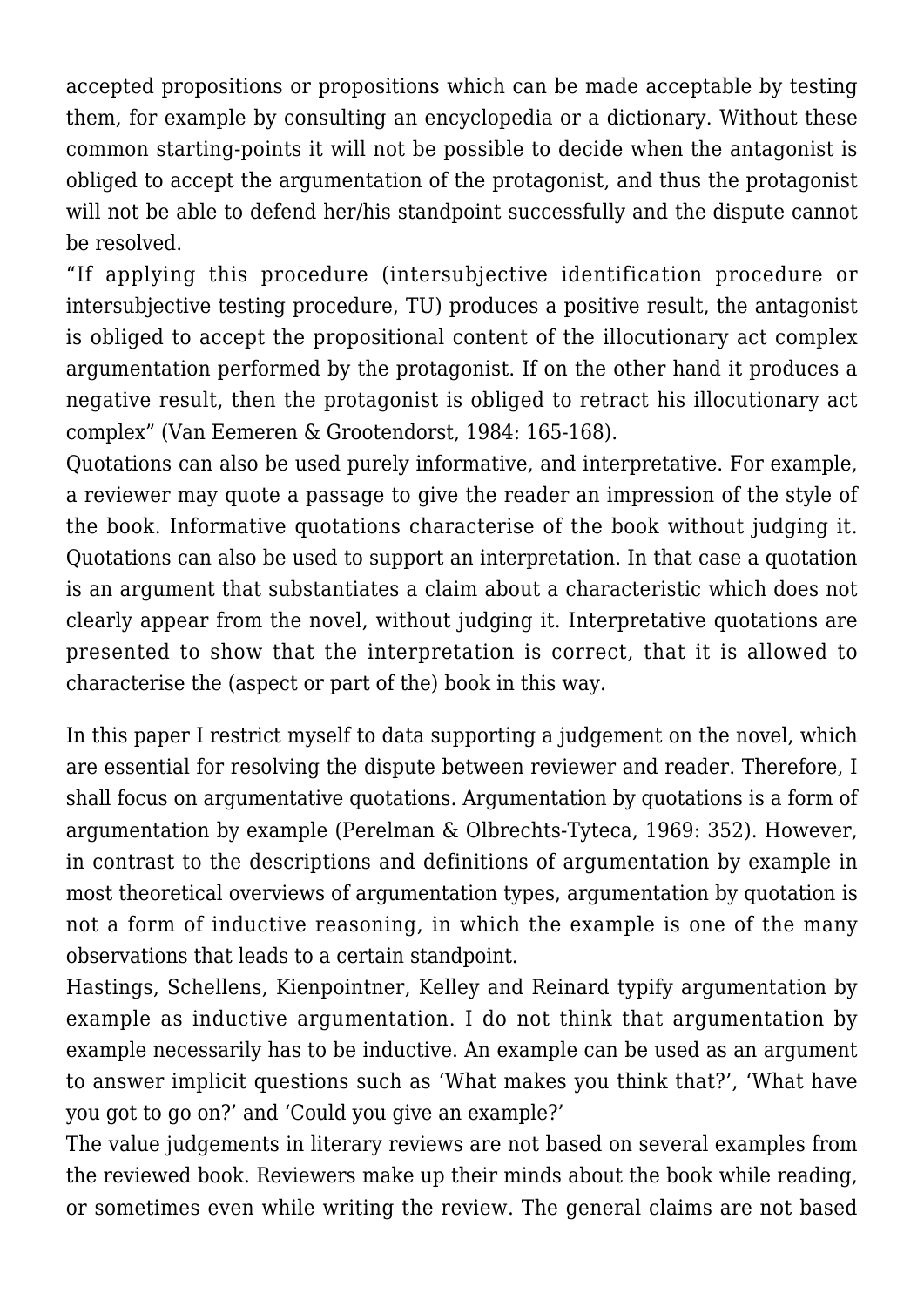upon random taken examples from the book but on the whole book. Of course, reviewers mark parts of the book while reading and make notes, but their value judgement on the novel is not derived at several random taken quotations. Quotations are used to justify claims. Reviewers pick them out after they have decided what they will write about the book, or while writing. The quotations are presented as answers to the implicit question of a critical antagonist 'Could you give an example?'. In terms of S. Toulmin an answer to the question 'What have you got to go on'(Toulmin, 1969: 98). Quotations as arguments are not examples in a 'context of discovery' but in a 'context of justification'.

# *2. Critical questions for argumentation based on quotations*

Quotations can easily be 'abused'. It is possible for a reviewer to quote the only awful sentence to substantiate a negative judgement. A reviewer could also change the content of a text fragment by taking the quotation out of context. On the basis of the 'norms' for argumentation by example that Ch. Perelman & L. Olbrechts-Tyteca (1969), A.C. Hastings (1962), P.J. Schellens (1985), M. Kienpointner (1992), D. Kelley (1988) and J.C. Reinard (1991) present in their theories, I've formulated four critical question for the correctness of argumentation by quotation.

- Is the quotation
- 1. correct?
- 2. representative?
- 3. sufficient?
- 4. relevant?

# *2.1 Preliminary question*

Before I deal with these four questions, I shall briefly discuss one preliminary: Is it possible to substantiate all evaluative claims on novels by means of quotations? Actually, all judgements in literary reviews, on the novel as a whole as well as on specific features of a novel, should in the end be supported by data taken from the book that is being reviewed. Ideally, the evaluative claims should be supported by means of quotations, because, as I have mentioned, they are the 'purest kind' of data. The question is whether it is possible to realize this ideal. It is interesting to know which types of evaluative claims can be substantiated by quotations.

In literary reviews the value judgement on a novel is, in general, supported by various so-called sub-standpoints: evaluative claims about features of novels such as style, originality, comprehensibility and moral values. My survey of about 500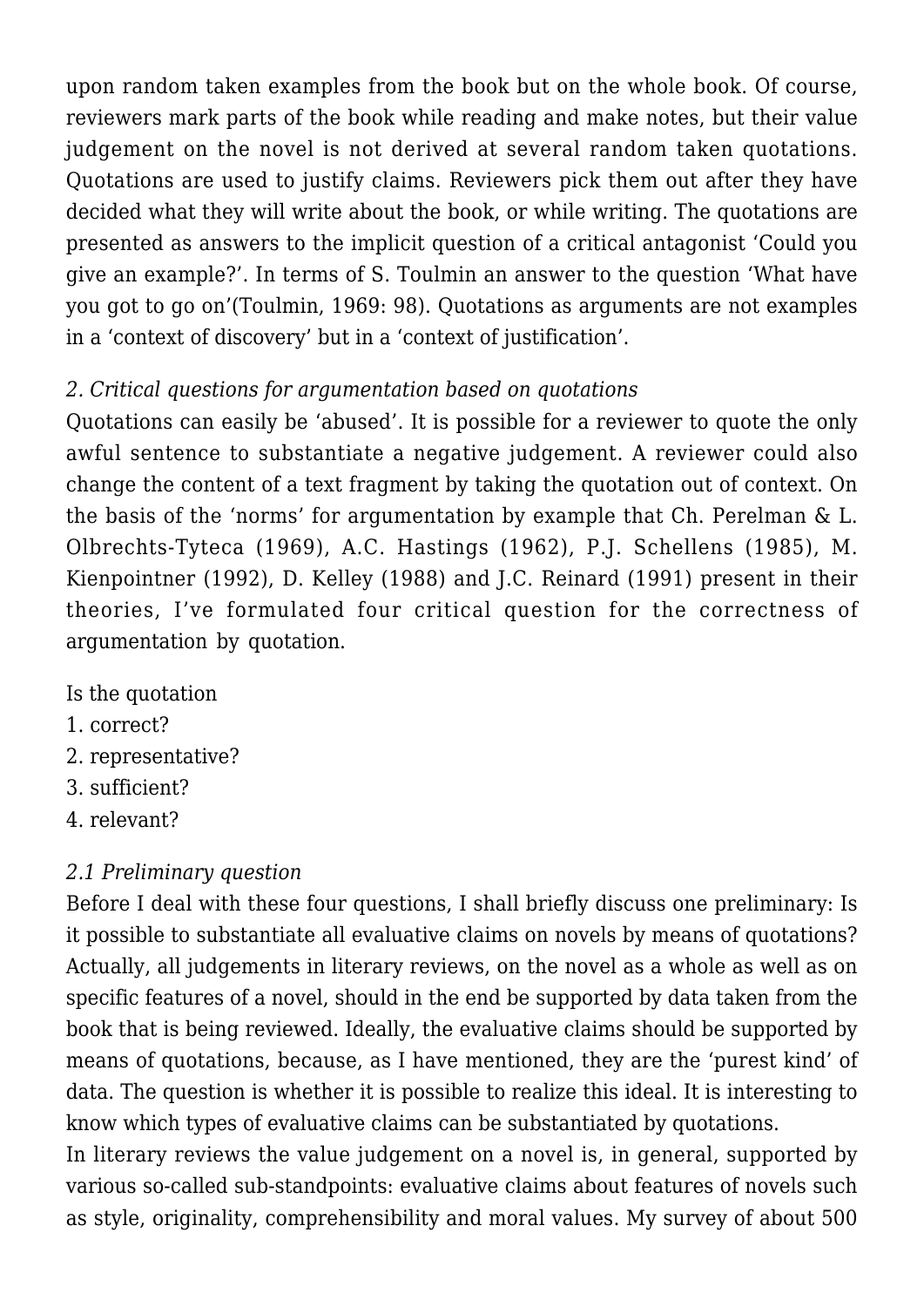literary reviews shows that all 22 types of sub-standpoints**[ii]** that reviewers use to support the main value judgement, are substantiated by means of quotations.

In the following example, the reviewer uses a combination of an argument from reality and an argument from economy. She states that the author, Maarten 't Hart, has used too many words, sentences and chapters in his novel. (The last part of the claim, "the novel contains too many chapters", could never be substantiated by the quotation.) This claim is an argument from economy. However, by expressing that the Red Hot Chili Peppers are not as bad as the author suggests, the reviewer turns her argument at the same time to an argument from reality. According to her, the author does not correctly represent reality. As an argument for these claims, the reviewer has quoted the fragment in which the author writes about the Red Hot Chili Peppers. This quotation should show the lack of economy and the lack of reality of the description.

And as always there is to much. Too many words, too many sentences, too many chapters. Where economy would really be a virtue, there is a lack of it. Maarten 't Hart suffers from what the English call 'overkill'. I am not particularly a lover of the Red Hot Chili Peppers, but they are not as bad as he suggests. "Then, through the speakers in the car something could be heard, for which the word 'roaring' was definitely an understatement. It was not human anymore, it was frightening, appalling, it seemed to come from cellars where hungry deceased after an atomic war go for each other with cannibalistic intentions." (Luis, 1991).

Quotations are being used to substantiate all the 22 types of sub-standpoints. However, this does not mean that reviewers could always easily present quotations to support all these evaluative claims. The frequency of the use of quotations as arguments for these 22 types differs tremendously per type of substandpoint. Reviewers rarely present quotations to substantiate sub-standpoints about the social engagement of the author, the moral values of the book, the authors poetics, the degree of identification of the reader, the relative value of the novel considering other books of the author, the fantasy in the novel, the theme of the book or the value of the novel considering that it is part of a trend. On the other hand, quotations as arguments for a sub-standpoint about the style of the novel appear very often. In almost every review that I have examined, the argument from style was being supported by one or more quotations.

Sub-standpoints about autonomous, immanent characteristics of the novel, such as style, composition and 'para-aesthetic value' (for example humour), are often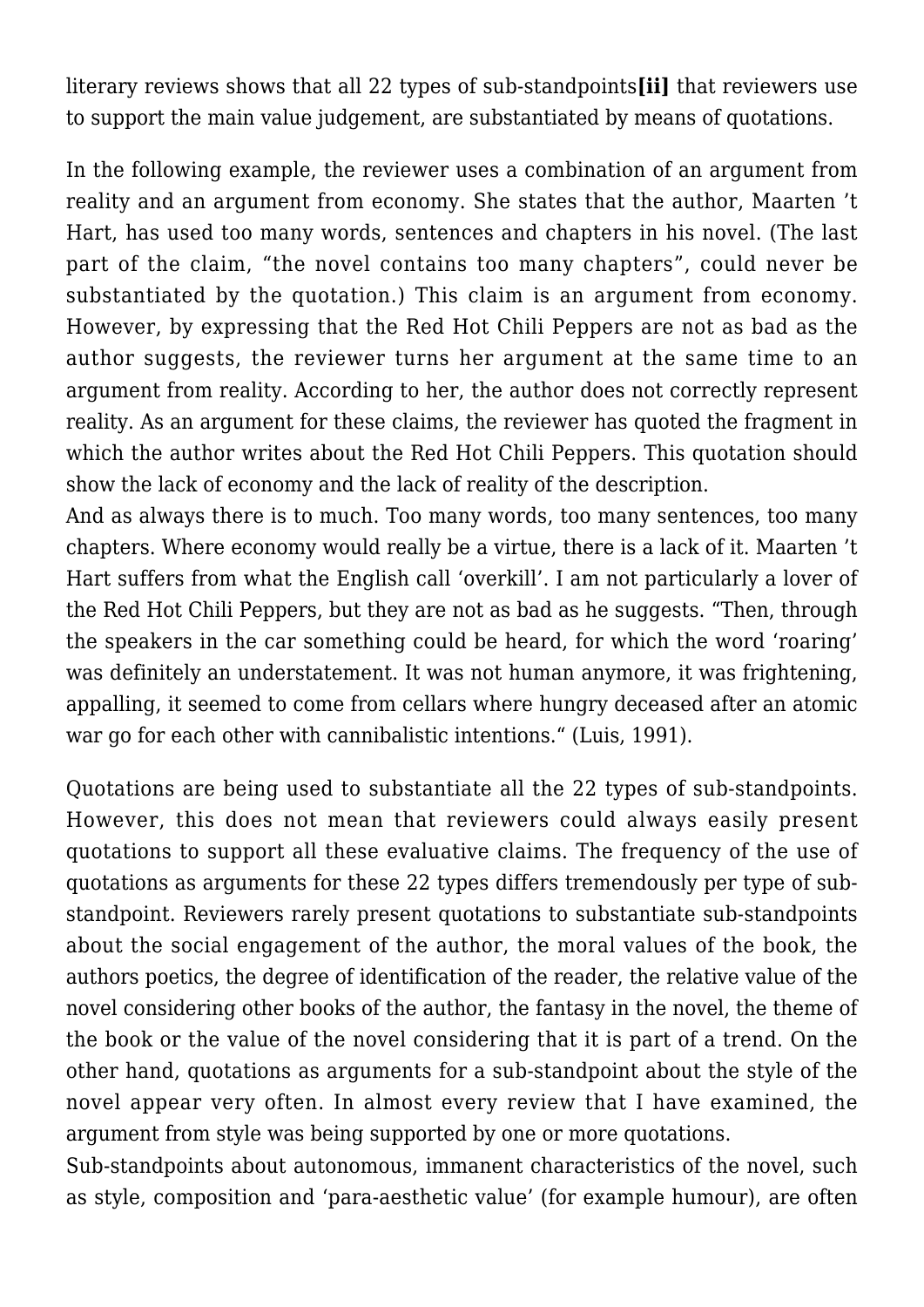supported by quotations. Those sub-standpoints relate only to the book itself and can therefore only be justified with data taken from this book. Abstract characteristics that reviewers ascribe to novels, such as the social engagement of the author or the moral values of the book, do not easily show from quotations. When reviewers use data to support sub-standpoints about these types of abstract characteristics, they often present an 'abstracted summary'**[iii]**.

There is another, more simple reason why quotations are frequently being used to support sub-standpoints about characteristics like style, and are rarely being used to support sub-standpoints about characteristics like moral values. Reviewers use certain types of sub-standpoints more frequently than others. Sub-standpoints about the degree of realism, the emotional effect on the reader, the originality and the composition often appear in the reviews that I have examined. The substandpoint about style can be found in almost all literary reviews.

#### *2.2 Is the quotation correct?*

A quotation is, in the first place, only a correct argument if the text that is being quoted is in accordance with the text in the book. The quotation must be correct: the text must be verbatim. All kinds of changes, like inversion, must be specified and should not change the nature or meaning of the quotation.

# *2.3 Is the quotation representative?*

Secondly, a quotation is only a correct argument if it is representative of (the parts of) the book that is being reviewed. If a quotation is not representative, the range of the claim is, in general, wider than the range that is being justified by the quotation. A non-representative quotation only justifies an evaluative claim on itself, not on the novel in general.

However, M. Kienpointner's examples of holiday and restaurant experiences show that a non-representative example can also justify a judgement. On the basis of the rule that certain things are not allowed even once (lousy dinners in a restaurant), one exception (one lousy dinner) can be sufficient ground for a negative judgement (the dinners in this restaurant are lousy, therefore I am not going there anymore) (Kienpointner, 1992: 366-367).

On the basis of the rule that in a novel not one cliché passage may occur, one quotation of a cliché passage could be sufficient to justify a negative judgement on the originality of the novel. One awful sentence, one grammatical mistake or one ugly metaphor can, on the basis of such rules, be quoted to substantiate a negative claim on the style.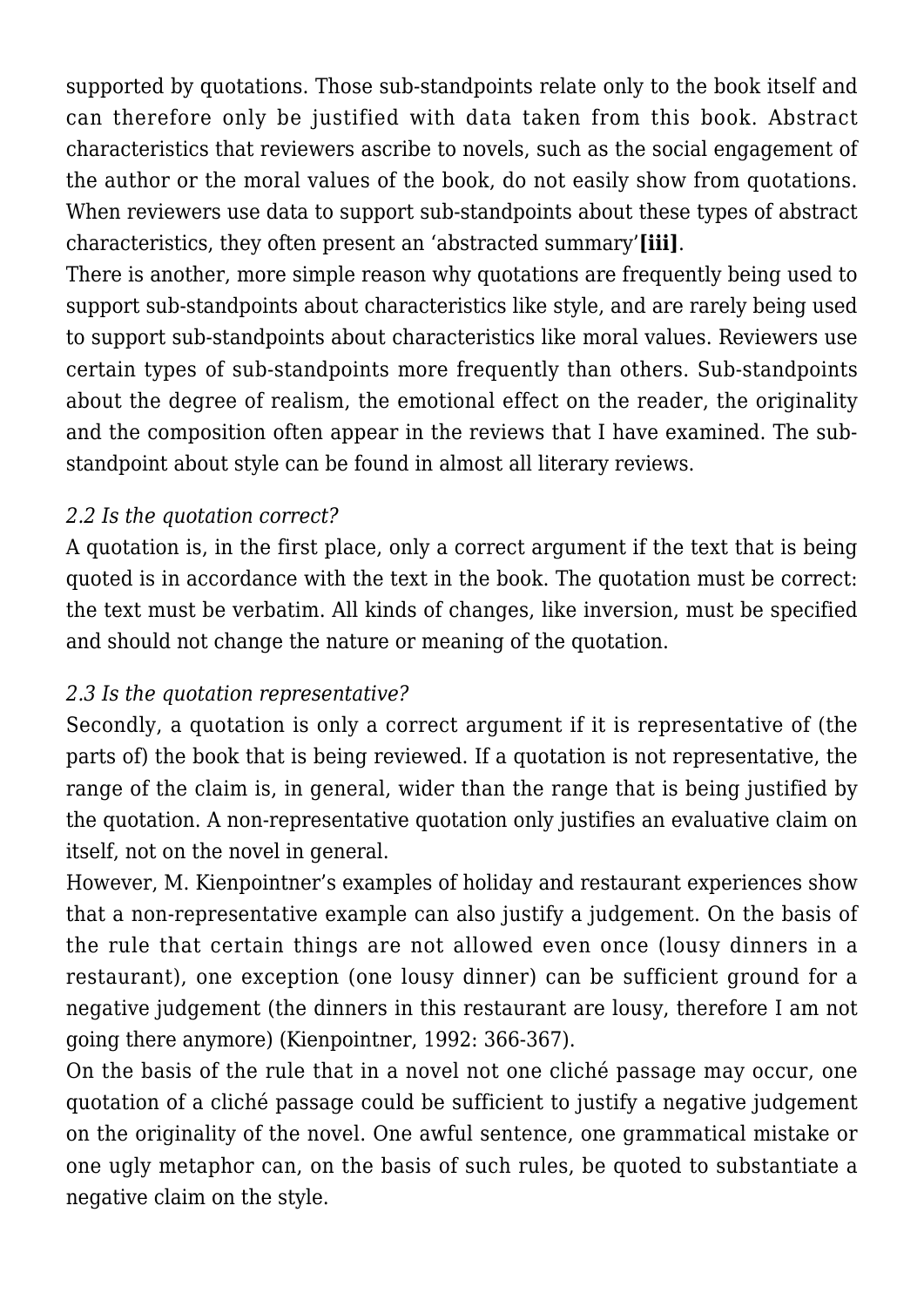#### *2.4 Is the quotation sufficient?*

Thirdly, a quotation (or quotations) is only a correct argument if it is a sufficient argument. However, the number of quotations that is required to support a claim sufficiently, cannot be determined. In general, one quotation, either as a representative example, or as an exception, will be sufficient to justify a judgement on a feature of the book.

#### *2.5 Is the quotation relevant?*

Fourth, a quotation is only a correct argument if it is typical. The question whether the quotation is a relevant example, depends on two sub-questions. First, is the quotation typical for the evaluated characteristic of which it is an example? When a quotation sub-stantiates a sub-standpoint on the social engagement of the author, the social engagement should appear from the quotation. There should be a plausible relation between the quotation and the characteristic. Second, the suggested relation between the quotation and the judgement on the characteristic should be plausible. The question is whether the quotation is justifying the evaluation. Is quotation X an example of a beautiful style? Is the quotation that is supposed to show how cliché the book is, really cliché?

When the reviewer presents a quotation to substantiate the claim that the style is beautiful, the readers can decide themselves whether the quotation supports this claim, whether a beautiful style does appear from the quotation. It should therefore be clear what is supposed to appear from the quotation. However, quotations do not always speak for themselves. The reviewer will sometimes have to make the relation between the quotation and the claim explicitly clear. That can be done by commenting on the quotation. In a comment reviewers can, for example, make clear how the social engagement of the author shows from the quotation or they can indicate the awfulness of the quotation that supports the negative evaluation of style.

Whether the quotation really shows what it is supposed to show, is related to what Quiroz and others call the 'argumentative direction' of an argument. One could question the 'argumentative direction' of an argument and state that the argument is actually substantiating the opposite conclusion (Quiroz, ea., 1992: 174-175).

When the reader finds a quotation an example of beautiful style, when the reviewer meant it as an example of awful style, the argumentative direction of this quotation is opposite. The argumentative direction is also opposite when the reviewer finds a quotation extremely funny and the reader does not. This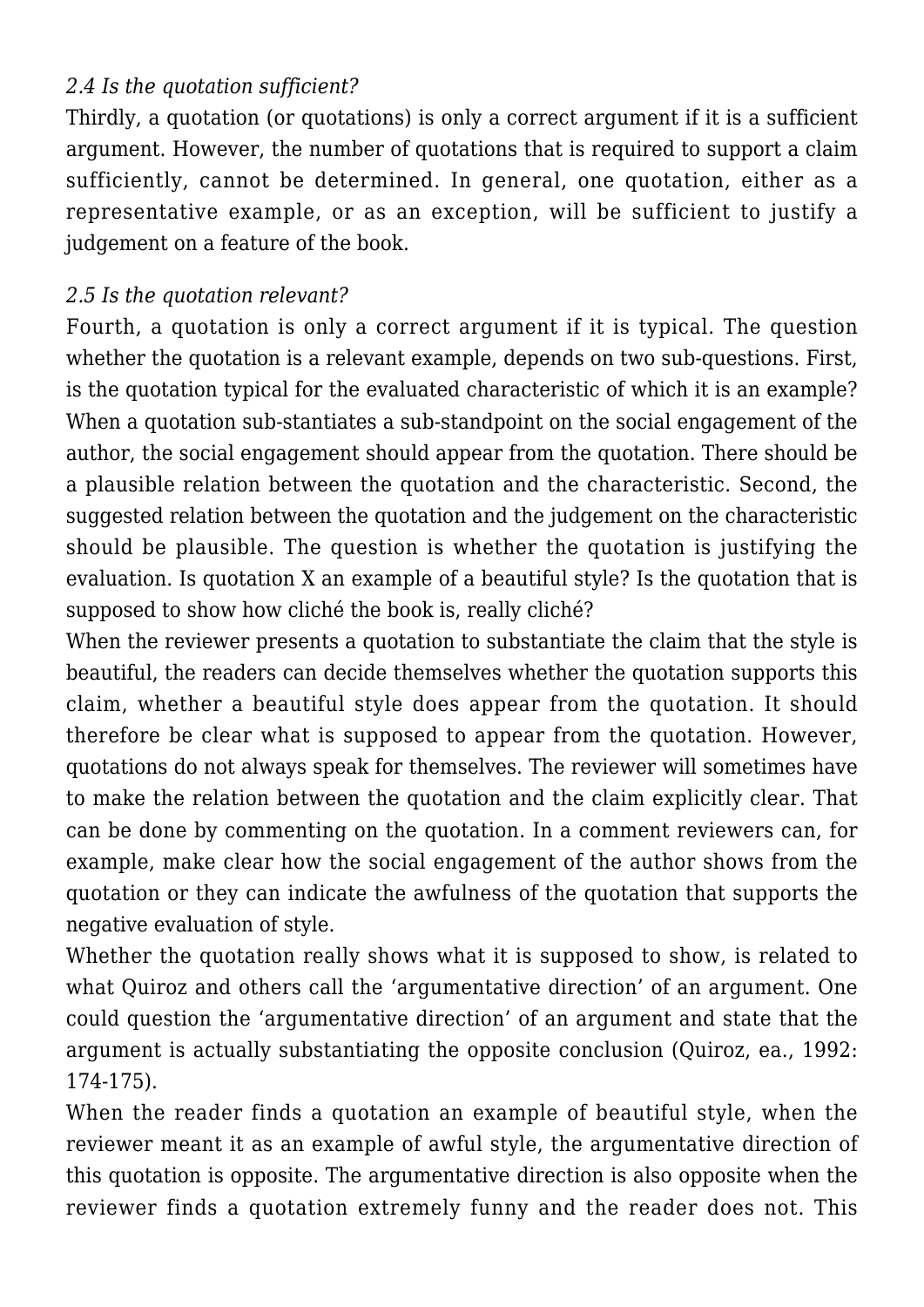difference has got to do with the subjective criteria for judging novels and with taste. However, it could also be a consequence of misunderstanding if the reviewer does not make clear what is so funny about the quotation.

I assume that quotations in literary reviews are correct and representative. I have made this assumption not only because it is impossible to answer these two questions without analysing the novels that are reviewed, but also because the readers assume the quotations to be correct and representative. Readers trust reviewers. Reviewers are not supposed to mislead their readers. It can be seen as a kind of Gricean sincerity condition that reviewers present correct and representative quotations.

#### *3. Difficulties in using quotations as arguments*

# *3.1 Sufficiency*

Quotations cannot always sufficiently justify the claim they are supporting. In the first place, some sub-standpoints cannot be totally justified by quotations because they do not only relate to features of the novel. For example, the quotation that substantiates the claim that the Red Hot Chili Peppers are not as bad as the author Maarten 't Hart suggests, only shows that the author presents an exaggerated description of this music. A quotation could never show what this music is really like. Secondly, the range of the claim can be so wide, that it cannot be supported by quotations. For example, it cannot show from quotations that a novel contains too many chapters. Thirdly, some claims can only be substantiated by more than one quotation. One quotation does not suffice, for example, to show that a certain phenomenon occurs 'repeatedly' in the book.

The quotation in the next example is supposed to show that the story is continuously being interrupted by turns from the third person singular to the second person singular, a case of excess. However, it does not appear from this short quotation that the story is continuously interrupted by turns from the third person singular to the second, and that excess is the case. In addition, this quotation only shows that the second person singular is used in the book, not that also the third person singular is used, nor that there are turns from the third to second person.

Perhaps the text should have it from its structure? The story is continuously being interrupted by turns from the third person to the second person, which addressed Hanna as it appears: "You had a clear desire to grow up, you were looking forward to that time, you were not afraid of it". But also in this case: you can have to much of a good thing (Schouten, 1990).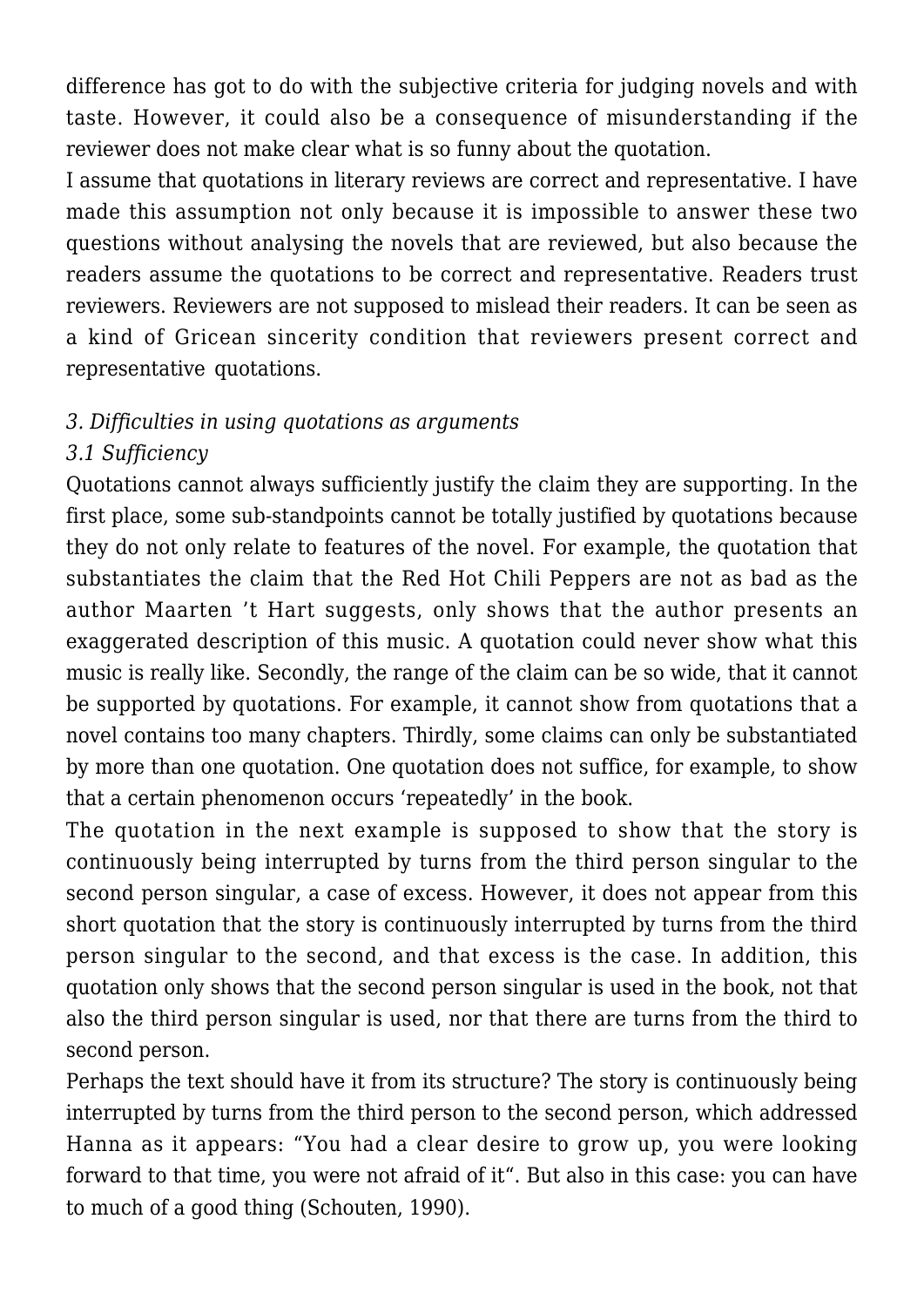It is impossible to determine, in general as well as in a specific case, how many quoted words are necessary to support a claim sufficiently. Due to lack of space it is not always possible to present as many quotations as needed to justify a claim sufficiently. There is always a lot of argumentation ad verecundiam in reviews, even if the reviewer quotes. The readers will have to trust the reviewers and will have to assume that they have sufficient grounds for their claims. "That is true: everybody who reads a review knows it, and the demand for thousand-and-one arguments is an absurd demand, because not even endless space will be enough to remove distrust of the judgement of the reviewer" (Van Deel, 1982: 22).

### *3.2 Relevance*

In some cases, it could be unclear what a quotation is supposed to show or a quotation may not show what it is supposed to show. For example, a quotation that is used by the reviewer to show that a book is funny, may not be funny to the reader. The reader does not understand what is so funny about it.

A quotation can also not show what it is supposed to show because the argumentative direction is called in question. In that case the reader understands why the quotation is funny, but (s)he thinks the quotation is not funny, but silly or dull. In this case, the opposite of what the reviewer meant appears from the quotation.

For example, the last quotation in the next fragment is supposed to show the 'irony of the stopgaps'. However, this does not appear from the quotation. It is unclear which word is the stopgap because all of the words in the quotation only occur once, and it is unclear what is so ironic about these words.

Everything in this novel is 'in a manner of speaking': the childish and distant way of narrating, the old-fashioned chapter titles (…), as well as the irony of the stopgaps ("All men only think about one thing: sleeping") (Goedegebuure, 1991).

#### *4. Conclusion*

In literary reviews, evaluative claims are presented about books which are unknown to the readers. To substantiate and justify the evaluative claim on the novel and to resolve the dispute with the readers, reviewers should present data from the novel that is being reviewed. Literary reviewers can provide factual data because books consist of words. They can copy material from the book into their reviews by quoting. Quotations, as a mean of presenting factual data, can only be used in book reviews. In reviews about theatre, sculpture or painting, no factual material from the work of art that is reviewed can be added. After all, a picture of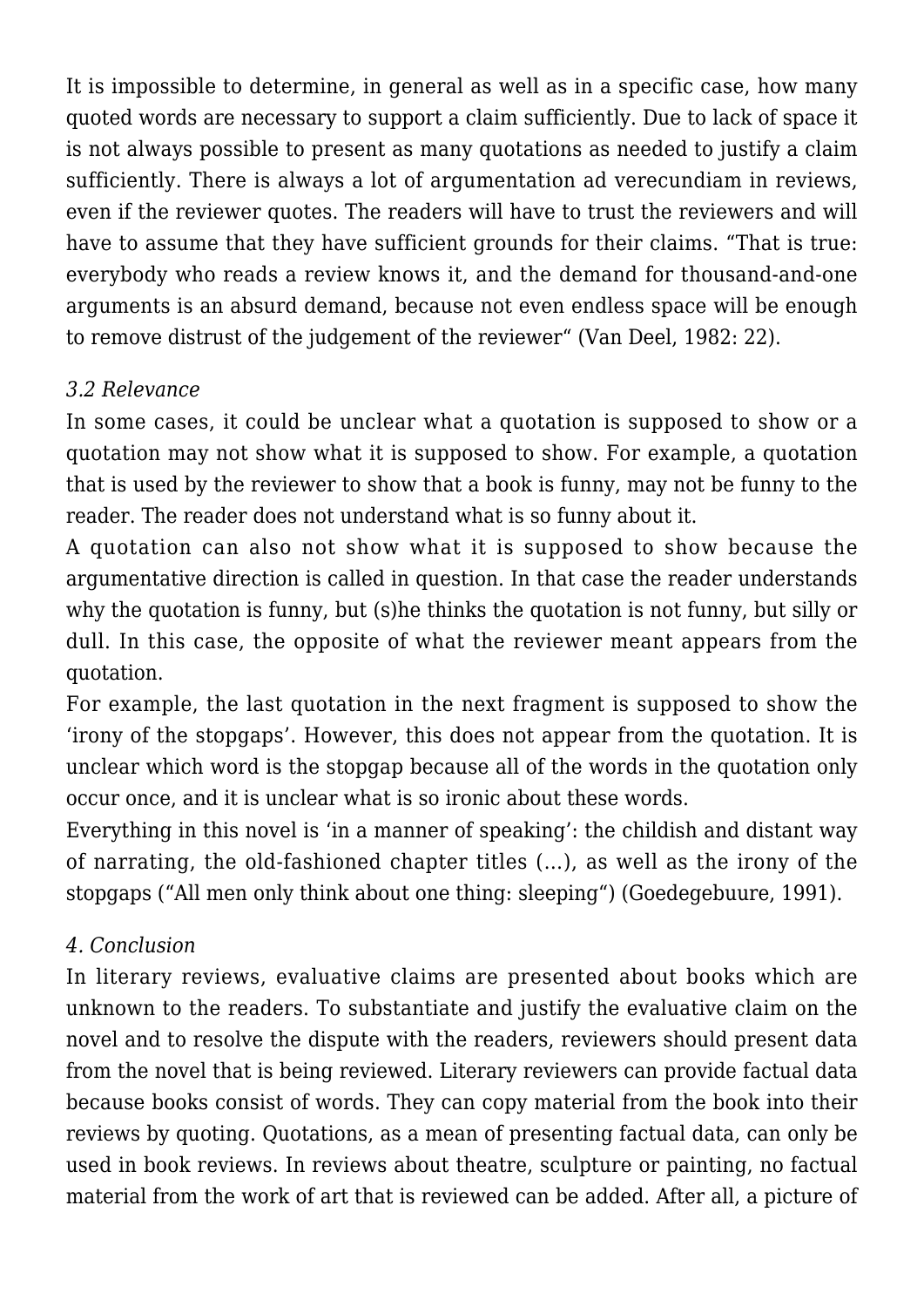a painting is not the painting itself.

# NOTES

**i.** I have restricted my research on quotations as arguments to Dutch reviews on Dutch novels from 1990 until 1997 in daily and weekly newspapers.

ii. Argument from reality, abstraction, engagement, moral, expressive, intentional, authors poetics, composition, stylistic, emotional, identification, didactic, originality, tradition, relativity, fantasy, comprehensibility, development, economy, theme, 'para-aesthetic value' and trend (Boonstra, 1979 & Praamstra, 1984).

**iii.** Reviewers could support these kinds of arguments of course also by summarising (retelling) the story of the novel or by non-literal examples. However, I have seen very often that an 'abstracted summary' is presented as an argument in these cases.

#### REFERENCES

Boonstra, H.T. (1979). Van waardeoordeel tot literatuuropvatting. *De Gids*, 243-253.

Deel, T. van (1982). *Over recenseren*. Voorburg: Protestantse Stichting tot bevordering van het Bibliotheekwezen en de Lectuurvoorlichting in Nederland.

Eemeren, F.H. van & R. Grootendorst (1984). Speech acts in argumentative discussions. Dordrecht: Foris Publications.

Goedegebuure, J. (1991). Gewapende vrede. *HP / De Tijd*, 18-01-1991.

Hastings, A.C. (1962). A reformulation of the modes of reasoning in argumentation. Evanston: unpubl. diss. Kelley, D. (1988). The art of reasoning. New York / London: W.W. Norton & Company.

Kienpointner, M. (1992). *Alltagslogik. Struktur und Funktion von Argumentationsmustern*. Stuttgart – Bad Cannstatt: Frommann-Holzboog.

Luis, J. (1991). De vorstelijke geur van natta jassen. *NRC Handelsblad*, 01-11-1991.

Perelman, Ch. & L. Olbrechts- Tyteca (1969). *The New Rhetoric. A Treatise on Argumentation*. London: University of Notre Dame Press.

Praamstra, O. (1984). De analyse van kritieken. Voortgang. *Jaarboek voor de Neerlandistiek* 5, 241-264.

Quiroz, G., D. Apothéloz & P.Y. Brandt (1992). How counter-argumentation works. In: F.H. van Eemeren e.a (eds.): *Argumentation Illuminated.* Amsterdam: SicSat, pp. 172-178.